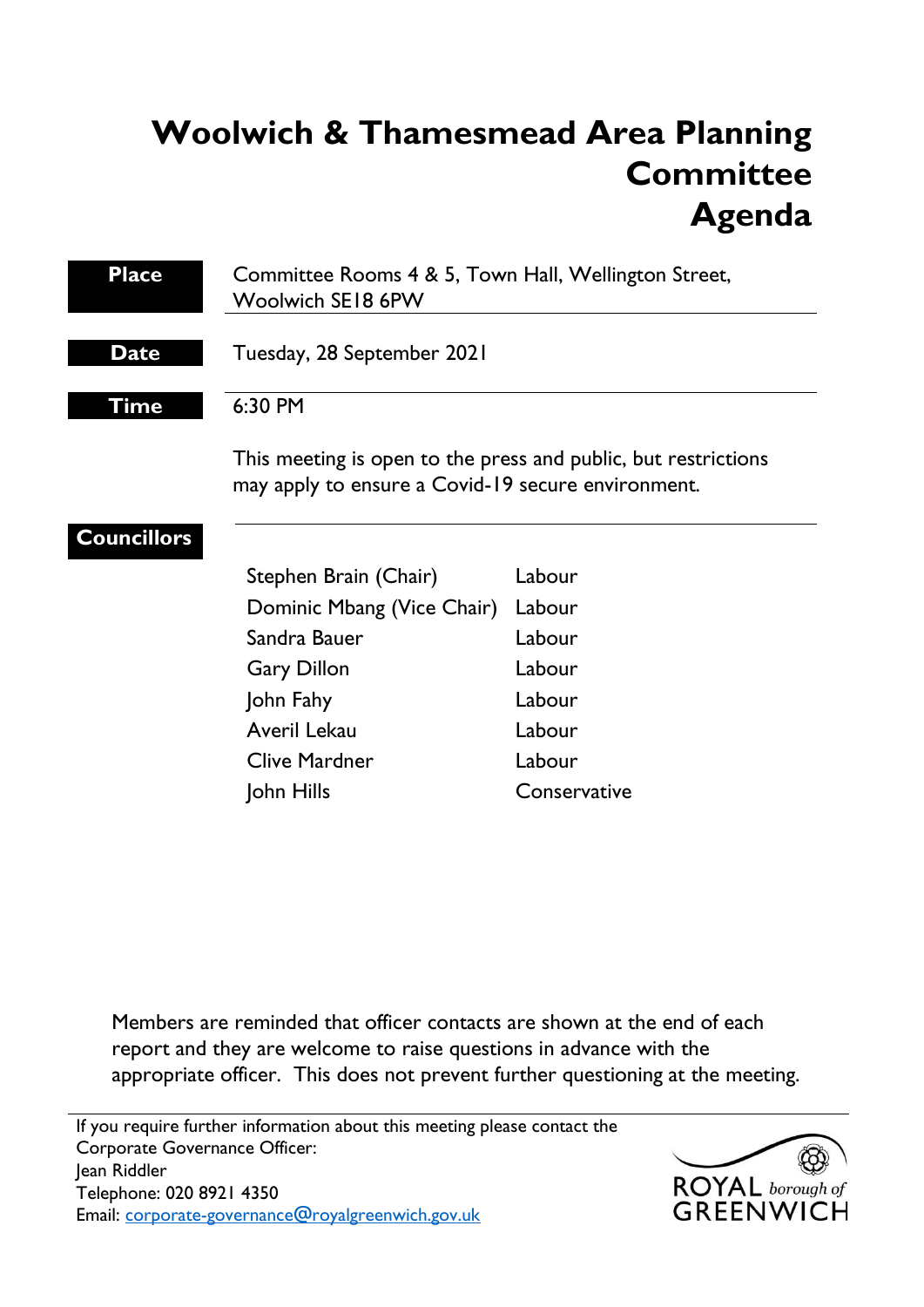## **Agenda**

#### **1 Apologies for Absence**

To receive apologies from Members of the Committee.

## **2 Urgent business**

The Chair to announce any items of urgent business circulated separately from the main agenda.

## **3 Declarations of Interest Report**

Members to declare any personal and financial interests in items on the agenda. Attention is drawn to the Council's Constitution; the Council's Code of Conduct and associated advice.

## **4 Minutes**

Members are requested to confirm as an accurate record the Minute of the meeting held on, 23 March 2021, 28 April 2021, and 22 June 2021.

No motion or discussion may take place upon the Minutes except as to their accuracy, and any question on this point will be determined by a majority of the Members of the body attending who were present when the matter in question was decided. Once confirmed, with or without amendment, the person presiding will sign the Minutes.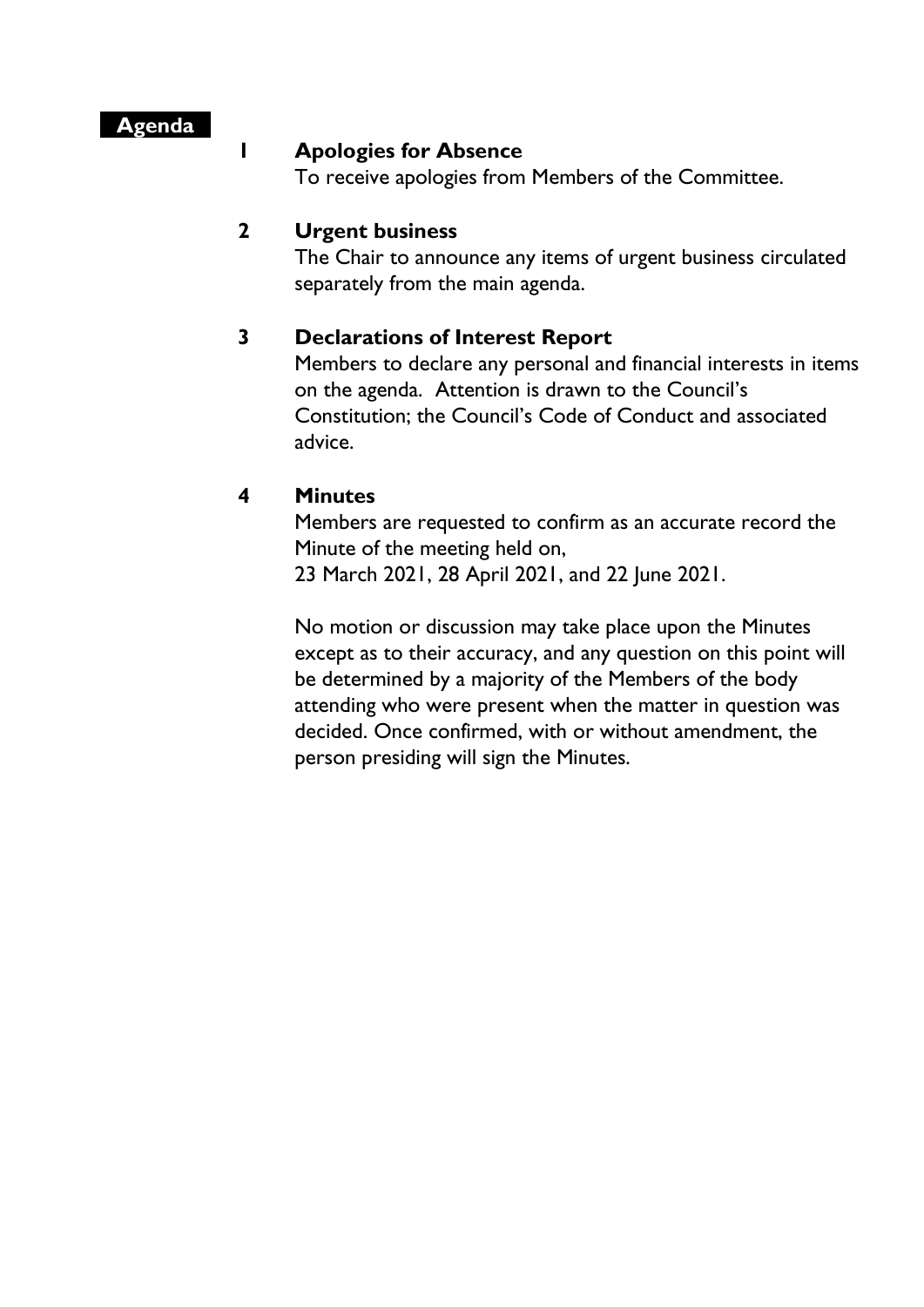## **5 38 Wellington Street, Woolwich, London. SE18 6PE - Ref:20/1082/F**

## Ward – Woolwich Riverside

The Area Planning Committee is requested to grant Full Planning Permission for the change of use of the lower ground floor to include Class D1 (educational and medical/dentist use) to already consented A3/A4/D2/B1 uses with the installation of a partial mezzanine floor and associated external alterations to include the provision of 3 new entrances, introduction of bollards on Wellington Street and Polytechnic Street and removal of brick panels to provide additional windows, provision of cycle storage on lower ground level and other minor alterations.

## **6 Consultation on draft Character Appraisal and Management Guidelines supplementary planning document (SPD) for Woolwich Conservation Area – Ref: N/A**

## **Ward - Woolwich Riverside and Woolwich Common**

The Area Planning Committee is requested to note and comment on the proposals, as part of the consultation process.

Date of Issue Friday, 17 September 2021

Debbie Warren Chief Executive

## Filming and Recording Meetings

This meeting may be photographed (without the use of flash), filmed or audio recorded, except where the public is excluded because confidential or exempt items will be discussed. Any footage is likely to be publicly available.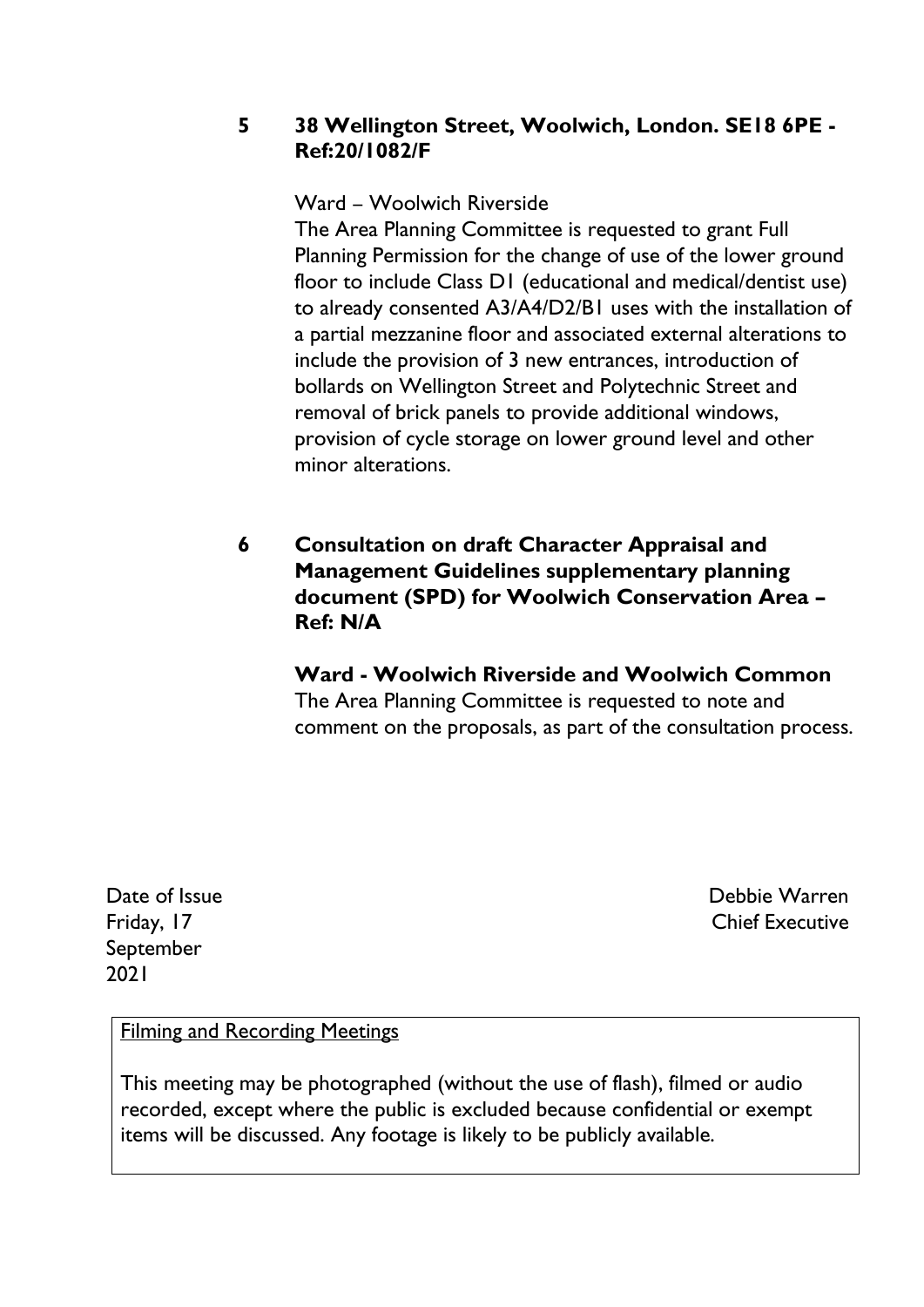By entering the room where the meeting is being held, you will be deemed to have consented to being photographed, filmed or audio recorded, and that will apply to any representation you make to the meeting. You will also be deemed to have consented to the possible public use of any images and sound recordings.

If you have any queries regarding the recording of meetings, please contact the Corporate Governance Manager on 020 8921 5134

#### Safety **Fire and Emergency Procedures**

Users of the Committee Rooms and the Council Chamber are asked to note the following fire and emergency procedures:-

When you hear the continuous ringing of the fire alarm bells, please make your way out of the building in an orderly manner. The nearest exit from the Council Chamber and the Committee Rooms is through the main exit leading to Wellington Street (at the front of the building). Do not use the lift and do not stop to collect personal belongings. Once outside the Town Hall please make your way to the Assembly Point between Sainsbury's and The Vista via Market Street or Polytechnic Street

## **PUBLIC INFORMATION**

## **SAFE USE OF COUNCIL MEETING ROOMS**

The local authority is required to make all its public meeting spaces Covid-19 secure.

To comply with this **all attendees are asked;**

- Not to attend if you have any Covid symptoms.
- To maintain social distance between attendees where it is practicable to do so.
- Unless medically exempt, to wear a face covering during the meeting, except when formally speaking.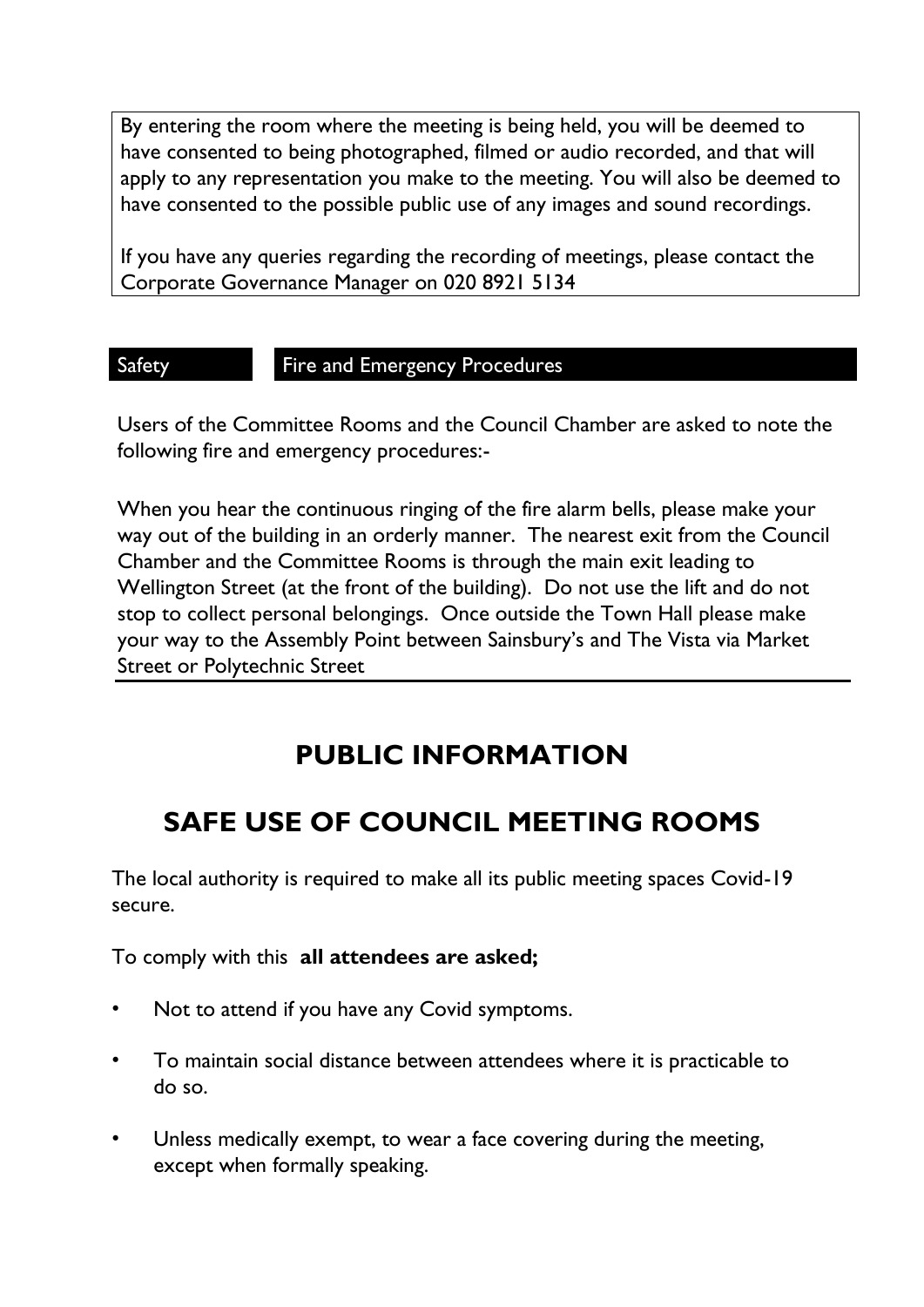- That all attendees undertake a lateral flow test before attending meetings, and if positive you must not attend this meeting. These are free, and are available at certain sites or kits can be acquired for home testing. Please see the [Council's website](https://www.royalgreenwich.gov.uk/info/200329/coronavirus/2287/covid-19_tests_for_people_without_symptoms) for more details.
- All attendees to wash their hands thoroughly or use sanitiser before entering the meeting rooms.

Council Meetings are open to the press and public to attend, except where personal or confidential matters are being discussed.

As a result of Covid-19 secure measures, spaces for public viewing are extremely limited and will be allocated based on a first come, first served basis. Consideration and weighting will also be given to the role attendees will play at the meeting. Full Council and Planning Board/Area Committee meetings will be filmed, for live webcasting through the [Council's website](https://royalgreenwich.public-i.tv/core/portal/home). Other meetings will be recorded and added to the Council's YouTube Channel shortly after the meeting has finished. The recording of this meeting will be available to view for one year after the meeting.

If wish to address the Board on any of the agenda items you are requested to contact Committee Services by email at [committees@royalgreenwich.gov.uk](mailto:committees@royalgreenwich.gov.uk) or telephone on 020 8921 4350 at least two days before the meeting, stating the capacity in which you will be attending i.e., resident, representative of a recognised group, applicant, etc.

For all meetings the Chair has discretion with regard to speakers and speaking times. Some committees have defined specific rules. The Chair will take into account the safe capacity of the room. This may mean that the Chair will only permit a certain number in at any one time.

## **AREA PLANNING COMMITTEES PUBLIC INFORMATION**

**Area Planning Committees are meetings in public, not public meetings.**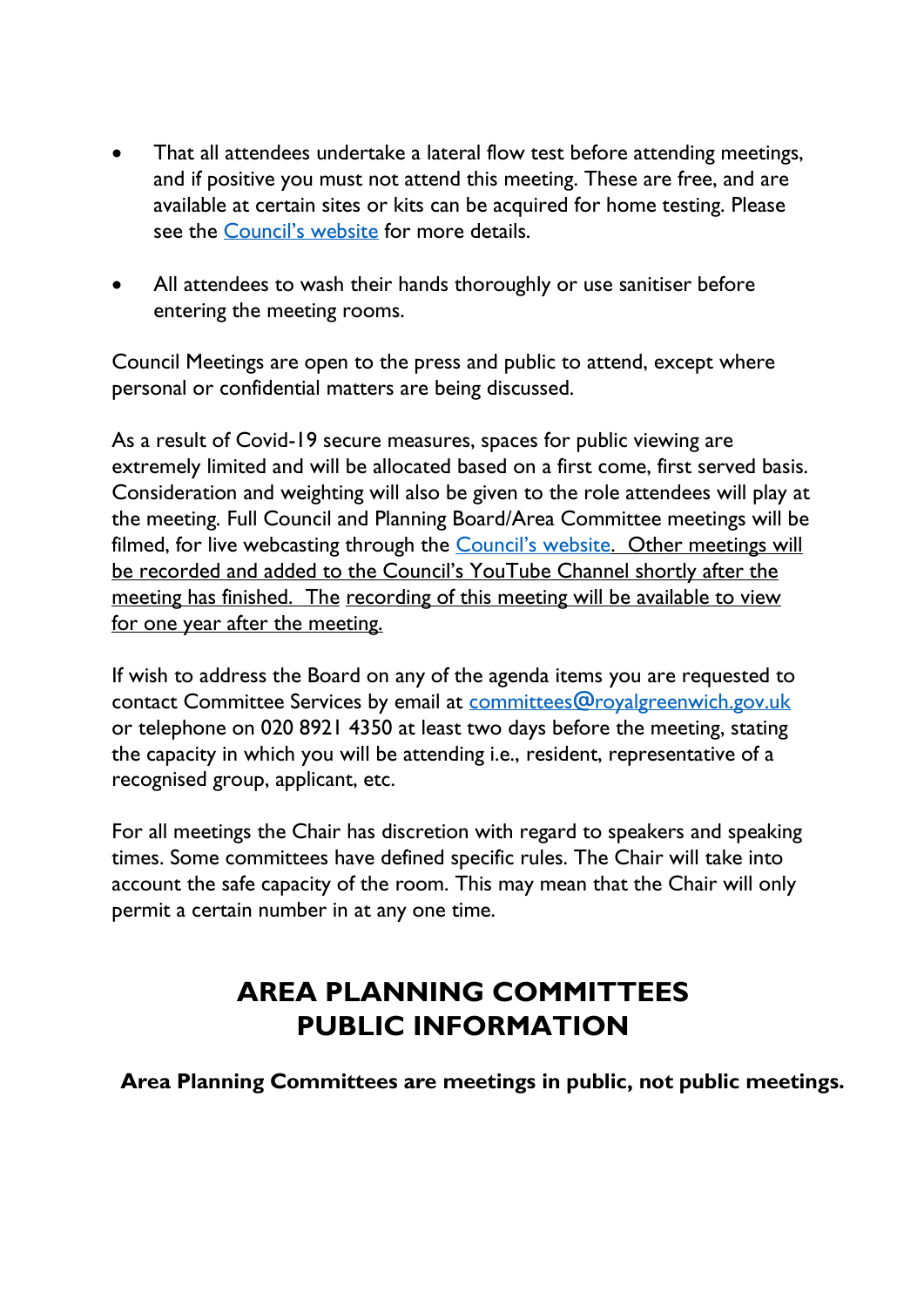**Please note that Committee Members will be using electronic devices to access the agenda, reports and documents published and submitted for the meeting.**

## **PLEASE TURN ALL MOBILE PHONES TO SILENT MODE**

## **Terms of Reference**

The Area Planning Committees have delegated powers to take decisions on matters within their Terms of Reference as published in the Council's Constitution.

## **Areas**

The three Area Planning Committees (APC) deal with matters relating to the following Wards:

**Eltham & Kidbrooke APC** covers: Coldharbour & New Eltham, Eltham North, Eltham South, Eltham West, Kidbrooke with Hornfair, Middle Park & Sutcliffe, and Shooters Hill.

**Greenwich APC** covers: Blackheath Westcombe, Greenwich West, and Peninsula.

**Woolwich & Thamesmead APC** covers: Abbey Wood, Charlton, Glyndon, Plumstead, Thamesmead Moorings, Woolwich Common and Woolwich Riverside.

## **Determining planning applications**

When determining planning applications and related matters Officers and Councillors must adhere to important principles set out in legislation and Central Government Guidance.

Applications shall be determined in accordance with the Development Plan unless material considerations indicate otherwise. (Section 38A, Planning and Compulsory Purchase Act, 2004). The development plan comprises the Royal Greenwich Local Plan: Core Strategy with Detailed Policies 2014 and the Spatial Development Strategy for Greater London.

The Key Principles of which are:

• If there are other material considerations, the Core Strategy is the starting point and other considerations weighed up against it.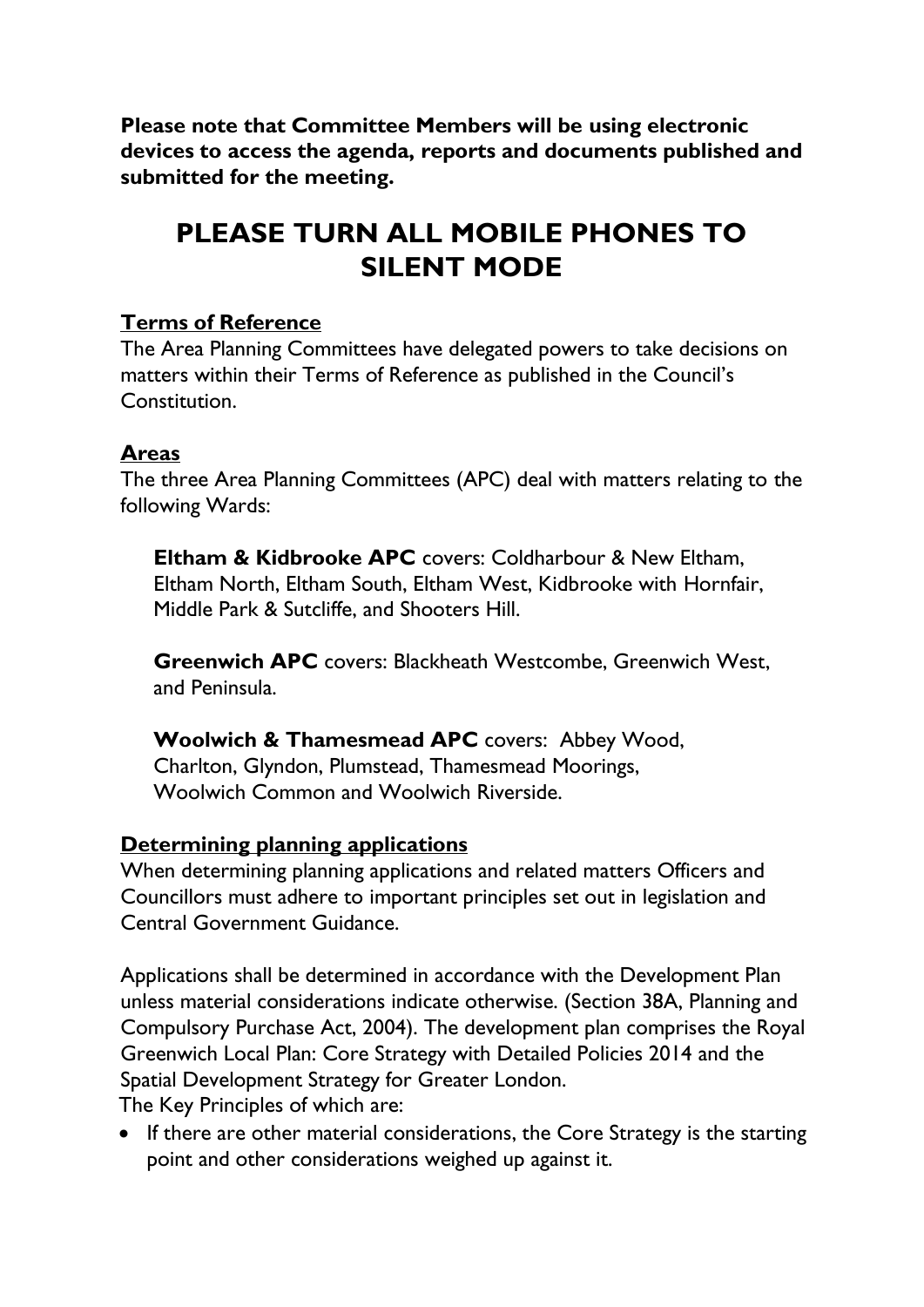• Where the Core Strategy is not relevant or there are policy conflicts, the application must be treated on its merits.

## **Material Planning Considerations include;**

- Statutory provisions contained in Planning Acts and Statutory Regulations and Planning Case Law.
- Central Government planning policy and advice as contained in Circulars, The National Planning Policy Framework (NPPF) and National Planning Policy Guidance (NPPG).
- Planning Briefs and other Supplementary Planning Guidance, e.g. Home Extension Guidelines.
- Site specific issues such as availability of infrastructure, density, car parking.
- Environmental effects such as effect on light, noise, overlooking, effect on the street scene.
- The need to preserve or enhance the Special Character or appearance of Conservation Areas and protect Listed Buildings.
- Previous planning decisions, including appeals.
- Desire to retain and promote certain uses.

## **Matters that must not be taken into account when determining planning applications include**

- Moral and religious issues.
- Unfair competition.
- Breach of private covenants or other property rights.
- Devaluation of property.
- Protection of a private view.
- Identity of an applicant or occupier.

## **The Procedure for considering Applications**

The conduct of the meeting is at the discretion of the Chair. According to the number of items to be considered, the Chair will strictly control the time for speakers wishing to address the Committee.

Any additional material (i.e. photographs, dioramas' etc.) not previously submitted to Planning Officers that you wish to draw to the attention of the Board / Committee must be submitted no less than two working days before the meeting to the Corporate Governance Officer at [corporate](mailto:corporate-governance@royalgreenwich.gov.uk)[governance@royalgreenwich.gov.uk](mailto:corporate-governance@royalgreenwich.gov.uk) .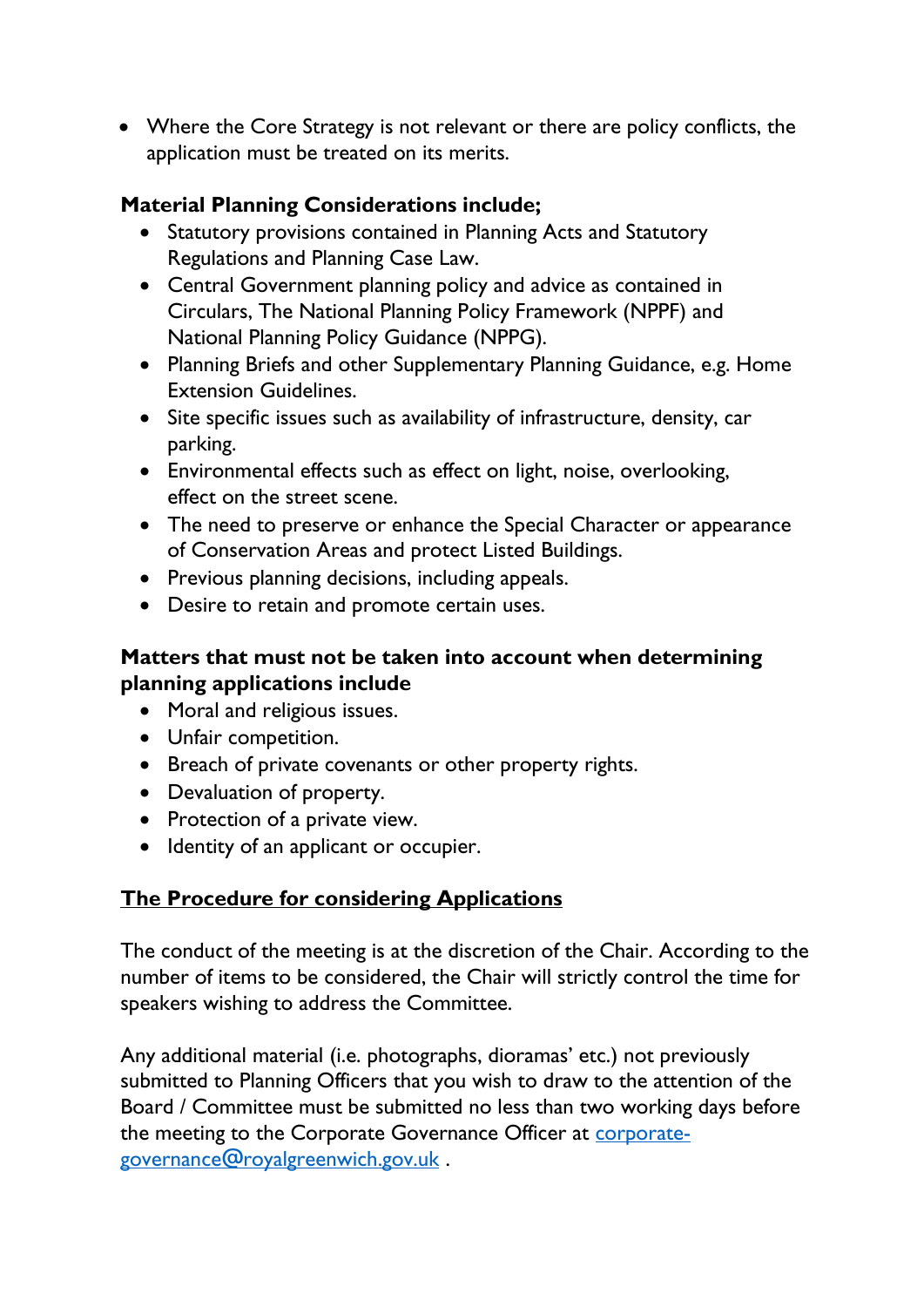Any documentation received after this deadline, including at the meeting, will not be accepted. This deadline is to allow sufficient time to scrutinise any additional information and for it to be presented to Members.

At the start of the meeting the Chair will summarise the procedure to be followed and announce that anyone wishing to address the Committee should give the Corporate Governance Officer their names, as if they are not included on the list they will not be permitted to speak.

- 1 Council Officers will introduce each item, outlining Officers' recommendations on the matter, and answer any questions from the Committee. The Chair will then invite members of the public on the list to come to the table and address the Committee.
- 2. Both objectors to and supporters off an application, including amenity societies will be invited to address the Committee. The Chair has indicated that the following times will generally be allocated to speakers on any one application. The Chair may vary the time available, e.g. where there is a significant number of speakers or where there is a repetition or non-planning matters are being raised.
	- Individuals up to two minutes each
	- Organised groups up to four minutes each
	- Elected representatives (MPs and Councillors) up to five minutes each
	- Applicant up to 10 minutes
- 3. Comments should be confined to planning matters and the public will be advised to include everything they wish to say in one contribution, as normally no further opportunity will arise. It must be noted that only relevant planning considerations can be taken into account when considering planning applications (see 'determining planning applications' for details).
- 4. Members of the Committee may wish to ask questions. The speaker should return to the public seating area. There will be no further input or interruption from members of the public.
- 5. The Applicant and or their representatives will be invited to address the Committee, once all other parties have spoken, in order to respond to any points raised by previous speakers or Members.